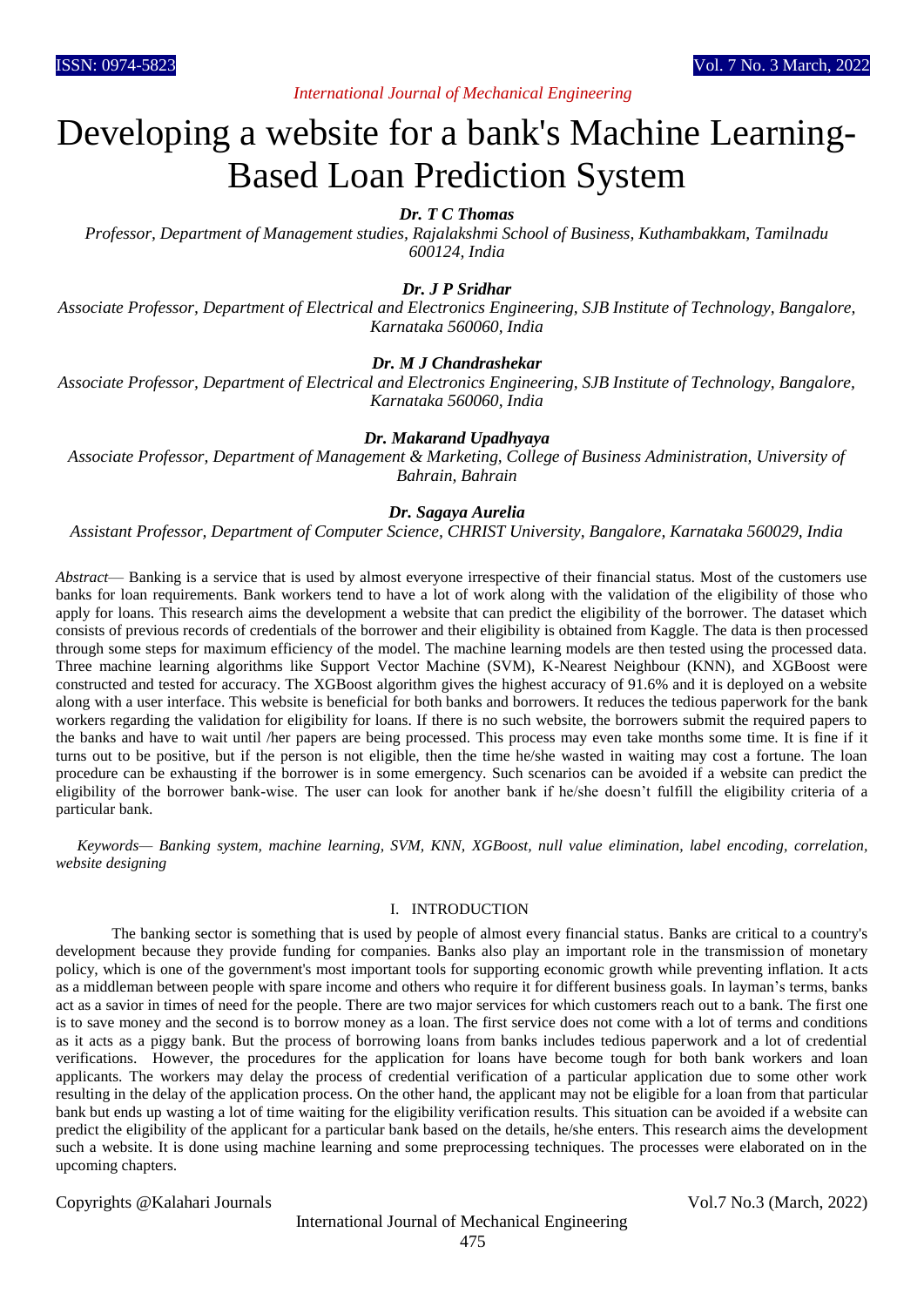#### II. LITERATURE SURVEY

Researchers from the University of the West Indies, St. Augustine conducted research on the resilience of the economic growth due to the distress caused by the banking sectors. They stated that the Basel III implementations take shape in response to the Global Financial Crisis, banking sector stability has attracted a lot of attention during the previous decade. Despite the importance of these regulatory and supervisory improvements, they took into account the risk of a financial crisis and looked at the capacity of key banking stability metrics to support economic growth resilience. However, among high-income and middleincome nations, there exist disparities in banking sector liquidity and banking sector regulatory capital. Liquidity supports economic growth, although the benefit is primarily noticeable in high-income nations. They noted that overall financial stability is vital and that regulators and other policymakers must take into consideration the disparities [1]. Another group of researchers from the ISCTE Business school of Portugal stated that the usage of advanced technologies in the banking field is crucial for the security of data. They stated that stakeholders are putting a lot of pressure on traditional financial institutions to adapt to new technology. However, owing to the nature of this industry, data security cannot be compromised. These difficulties make it difficult to make judgments about how to address the challenges of incorporating artificial intelligence (AI), digital transformation, and cybersecurity into the banking sector. To address this problem, they used the DEMATEL technique to construct a realistic decision-support model. The success of a bank, as well as its capacity to recruit new clients and retain existing ones, is directly influenced by its reputation. They concluded that adding reality produces the greatest results [2]. Researchers from the Changchun University of China used the improvised KNN method to acquire higher efficiency. Following a detailed evaluation of the KNN classification algorithm's merits and shortcomings, two revised methods are given in this research to resolve the problem that KNN does not pre-process dataset, characterized by a long classification time and lower accuracy. All of the enhanced algorithms described in their study improve the overall classification effect, as well as classification accuracy and efficiency. The application of optimization algorithms will receive greater study attention in the future. KNN may be used to forecast and analyze data in particular [3]. The KNN algorithm is one of the most powerful algorithms. This statement is backed up by research conducted by a group of researchers at the School of Pedagogical and Technological Education of Greece. They've successfully implemented the KNN algorithm in such a delicate process of classifying environmental sounds. They looked at the issue of noise as a source of pollution and its harmful influence on human activities in their research. Based on these descriptors, a collection of eight discrete noise types was examined and a KNN-based model was trained using a set of test extracts. The categorization technique was employed, and a 70 to 85 percent success rate was reached. They want to examine the feature of Sound Event Detection in the future, which divides a continuous sound stream into distinct segments of sound events. This feature has been out manually in our instance, but attempts are underway to fully automate it [4].

The SVM approach works just as well as the KNN algorithm. A team of Spaniards used the SVM approach to predict geometrical accuracy. SPIF is said to be using SVM algorithms to construct models that can forecast the geometrical precision of molds produced from DX51 aluminized steel sheets. We created our models using this information. The SVM technique using a linear kernel (kappa = 0.80) accurately recognized 90% of the examples; this model was trained using data from the area between the real and theoretical profiles. This resulted in the best outcomes. In the bibliographies, these names are held in great regard. The molds were made using a contour parallel technique, according to the process maps [5]. The application of the method can also improve physical systems. This has been established by researchers from China's Guangxi University. In simulations, the approach has been proven to have a high degree of accuracy in detecting FDIAs. The two methods under consideration are exceptionally dependable, with a detection accuracy of more than 95%. The suggested SVM-based detection approach has an average detection time of 15.3 and 25.6 milliseconds, which corresponds to the CPPS real-time criterion for FDIA detection. One last step is to experiment to ensure that the suggested detection technique can differentiate between normal power system oscillations and FDIA [6]. To identify and forecast data, advanced machine learning algorithms such as XGBOOST are utilized. Researchers from a Chinese electric power provider utilized this system to forecast solar irradiation. Using the ensemble learning capabilities of XGBoost, this approach repeatedly derives the probability prediction results from the predicted values supplied by multiple trees. This approach necessitates less training time and allows for easier parameter changes in trials. This is quite useful in the field of engineering. The proposed model outperforms existing methods in terms of deterministic prediction accuracy on public real-world data sets. The suggested strategy outperforms the previous benchmark methods in terms of prediction accuracy [7].

## III. MATERIALS AND METHODS

The data consisting of previous records of basic credentials like loan id, gender, marital status, dependents, education details, employment details, income details, loan amount, credit history, property details, and the status of the loan is obtained from Kaggle in the form of an excel sheet. The further processes done are pictorially represented in figure 1.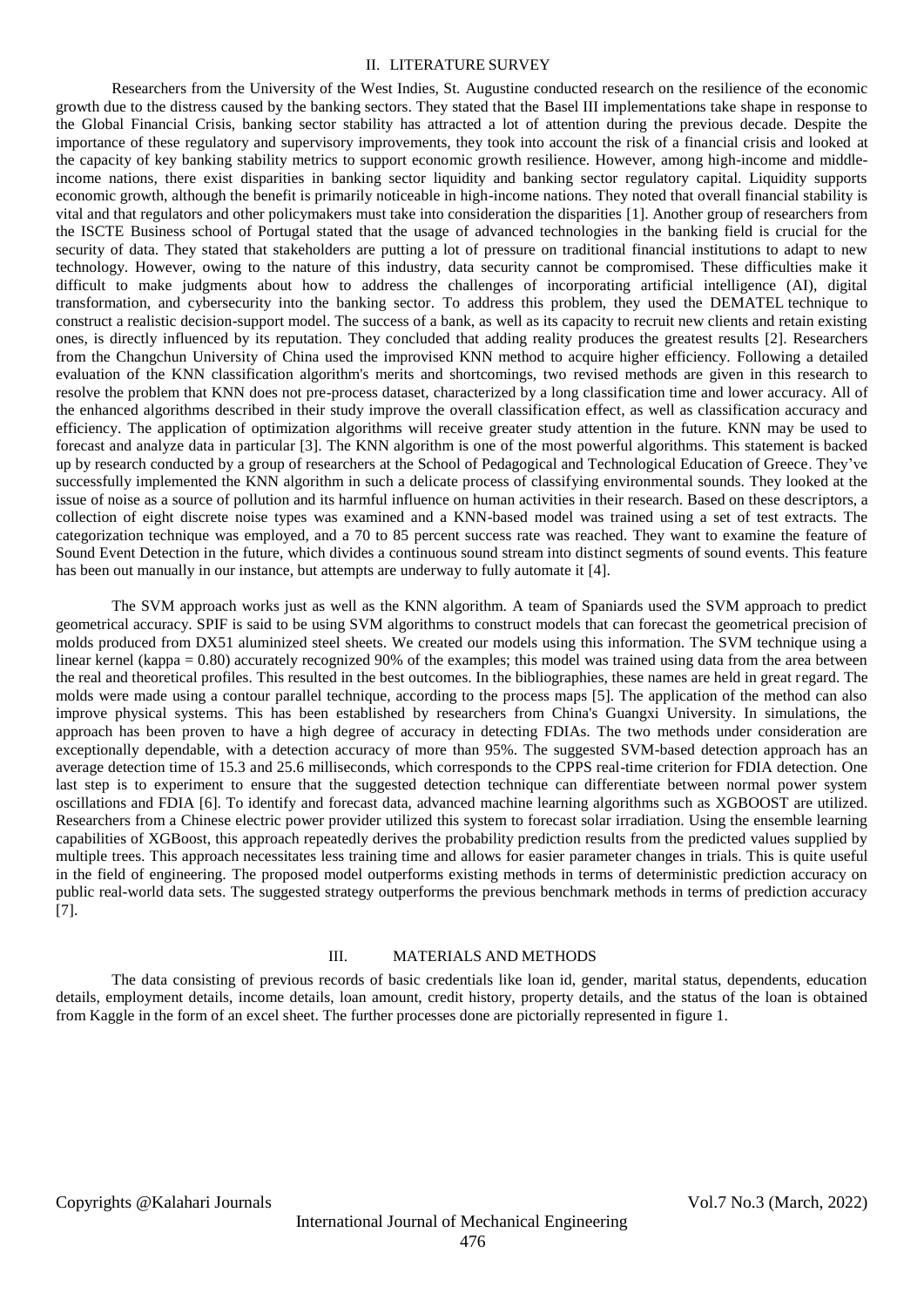

Fig 1. Workflow of the research

As shown in figure 1, the obtained data is then processed using the null value elimination method, the label encoding method, and the correlation method. The processed data is then used to test the machine learning models for higher accuracy. The model with the highest accuracy is deployed on a website in which the user will be entering his/her credentials to check the eligibility criteria of a particular bank.

#### IV. DATA COLLECTION AND PREPROCESSING

This chapter goes through how the data was gathered. This chapter will also go through the preparation procedures that were utilized on the data.

#### *A. Data Collection:*

The data consisting of previous records of basic credentials like loan id, gender, marital status, dependents, education details, employment details, income details, loan amount, credit history, property details, and the status of the loan is obtained from Kaggle in the form of an excel sheet. A glimpse of the obtained dataset is shown in figure 2.

| А                    | B      | С         | D            | E              | F       | G      | H                     |        |             | K              |                      | M           |
|----------------------|--------|-----------|--------------|----------------|---------|--------|-----------------------|--------|-------------|----------------|----------------------|-------------|
|                      |        |           |              |                | Self    |        |                       |        |             |                |                      |             |
|                      |        |           |              | Educatio       | Employe |        | Applicant Coapplicant | Loan   | Loan Amount |                |                      |             |
| Loan ID              | Gender | Married   | Dependents n |                |         | Income | <b>Income</b>         | Amount | Term        | Credit History | <b>Property Area</b> | Loan Status |
| LP001002 Male        |        | <b>No</b> |              | 0Graduate No   |         | 5849   | 0                     |        | 360         |                | 1 Urban              |             |
| LP001003 Male        |        | Yes       |              | 1 Graduate No  |         | 4583   | 1508                  | 128    | 360         |                | 1 Rural              | N           |
| LP001005 Male        |        | Yes       |              | OGraduate Yes  |         | 3000   |                       | 66     | 360         |                | 1 Urban              |             |
| LP001006 Male        |        | Yes       |              | 0 Not GraduNo  |         | 2583   | 2358                  | 120    | 360         |                | 1 Urban              | v           |
| LP001008 Male        |        | <b>No</b> |              | 0Graduate No   |         | 6000   | 0                     | 141    | 360         |                | 1 Urban              |             |
| LP001011 Male        |        | Yes       |              | 2 Graduate Yes |         | 5417   | 4196                  | 267    | 360         |                | 1 Urban              |             |
| LP001013 Male        |        | Yes       |              | 0 Not GraduNo  |         | 2333   | 1516                  | 95     | 360         |                | 1 Urban              | ٧           |
| 9 LP001014 Male      |        | Yes       | $3+$         | Graduate No    |         | 3036   | 2504                  | 158    | 360         |                | 0Semiurban           | N           |
| 10   LP001018   Male |        | Yes       |              | 2 Graduate No  |         | 4006   | 1526                  | 168    | 360         |                | 1 Urban              | v           |
| 11 LP001020 Male     |        | Yes       |              | 1 Graduate No  |         | 12841  | 10968                 | 349    | 360         |                | 1 Semiurban          | N           |
| 12 LP001024 Male     |        | Yes       |              | 2 Graduate No  |         | 3200   | 700                   | 70     | 360         |                | 1 Urban              |             |
| 13 LP001027 Male     |        | Yes       |              | 2Graduate      |         | 2500   | 1840                  | 109    | 360         |                | 1 Urban              | v           |
| 14 LP001028 Male     |        | Yes       |              | 2 Graduate No  |         | 3073   | 8106                  | 200    | 360         |                | 1 Urban              | v           |
| 15 LP001029 Male     |        | <b>No</b> |              | 0 Graduate No  |         | 1853   | 2840                  | 114    | 360         |                | 1 Rural              | N           |
| 16 LP001030 Male     |        | Yes       |              | 2 Graduate No  |         | 1299   | 1086                  | 17     | 120         |                | 1 Urban              | v           |
| 17 LP001032 Male     |        | <b>No</b> |              | 0Graduate No   |         | 4950   | 0                     | 125    | 360         |                | 1 Urban              |             |
| 18 LP001034 Male     |        | <b>No</b> |              | 1 Not GraduNo  |         | 3596   | $\overline{0}$        | 100    | 240         |                | Urban                | v           |
| 19 LP001036 Female   |        | <b>No</b> |              | 0 Graduate No  |         | 3510   | $\mathbf{0}$          | 76     | 360         |                | 0Urban               | N           |
| 20 LP001038 Male     |        | Yes       |              | 0 Not GraduNo  |         | 4887   | $\overline{0}$        | 133    | 360         |                | 1 Rural              | N           |

#### Fig. 2. Obtained dataset

#### *B. Null value elimination:*

It can be observed from the data that it contains some cells of the sheet contains null values which can result in improper results when tested. Thus, these null values are eliminated using the statistical elimination method [8]. After the elimination of null values, the data in the sheet will look as shown in figure 3.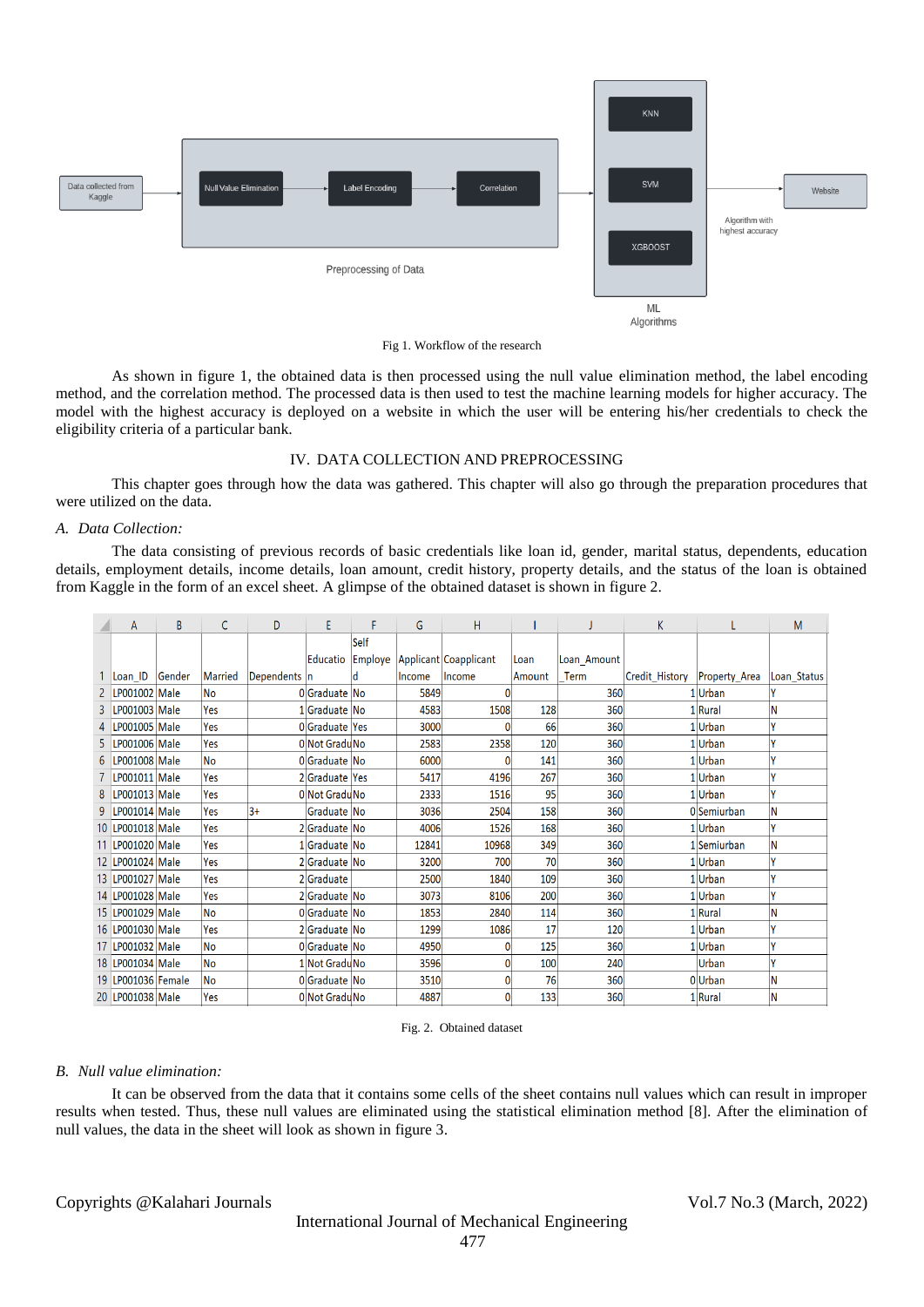| Loan ID           | 0  | Loan ID           | 0 |
|-------------------|----|-------------------|---|
| Gender            | 13 | Gender            | Ø |
| Married           | 3  | Married           | Ø |
| Dependents        | 15 | Dependents        | 0 |
| Education         | 0  | Education         | 0 |
| Self Employed     | 32 | Self Employed     | 0 |
| ApplicantIncome   | ø  | ApplicantIncome   | Ø |
| CoapplicantIncome | 0  | CoapplicantIncome | 0 |
| LoanAmount        | 22 | I canAmount       | Ø |
| Loan Amount Term  | 14 | Loan Amount Term  | 0 |
| Credit History    | 50 | Credit History    | 0 |
| Property Area     | 0  | Property Area     | 0 |
| Loan Status       | 0  | Loan Status       | Ø |
| dtype: int64      |    | dtype: int64      |   |
|                   |    |                   |   |

Fig. 3. Data after null value elimination

#### *C. Label Encoding:*

The data is then converted into categorical values to numerical values using the label encoding method. In supervised machine learning methods, it is mandatory to convert the categorical values to numerical values. Various methods are used to do so. In this research, the label encoding method is used. Label encoding is the process of translating labels into a numeric format so that they may be read by machines [9]. For instance, figure 4 explains the possible values of categories such as marital status, dependents, educational details, etc. By the end of the label encoding process, all the data will be converted into numerical forms for future purposes.

| Gender        | <b>Unique Entries</b>       |
|---------------|-----------------------------|
| Married       | Female<br>Male              |
| Dependents    | 0<br>1<br>2<br>$3+$         |
| Education     | Not Graduate<br>Graduate    |
| Self Employed | Yes<br>No                   |
| Property Area | Semiurban<br>Urban<br>Rural |
| Loan Status   | Yes<br>No                   |

Fig. 4. Data Encoding

#### *D. Correlation*

Some categories in the obtained data are irrelevant for the validation of eligibility for loans. Processing the entire dataset including those values can cause unnecessary time consumption. It can be avoided by using the correlation method to remove all those needless categories [10]. Figure 5 is an example of the correlation process.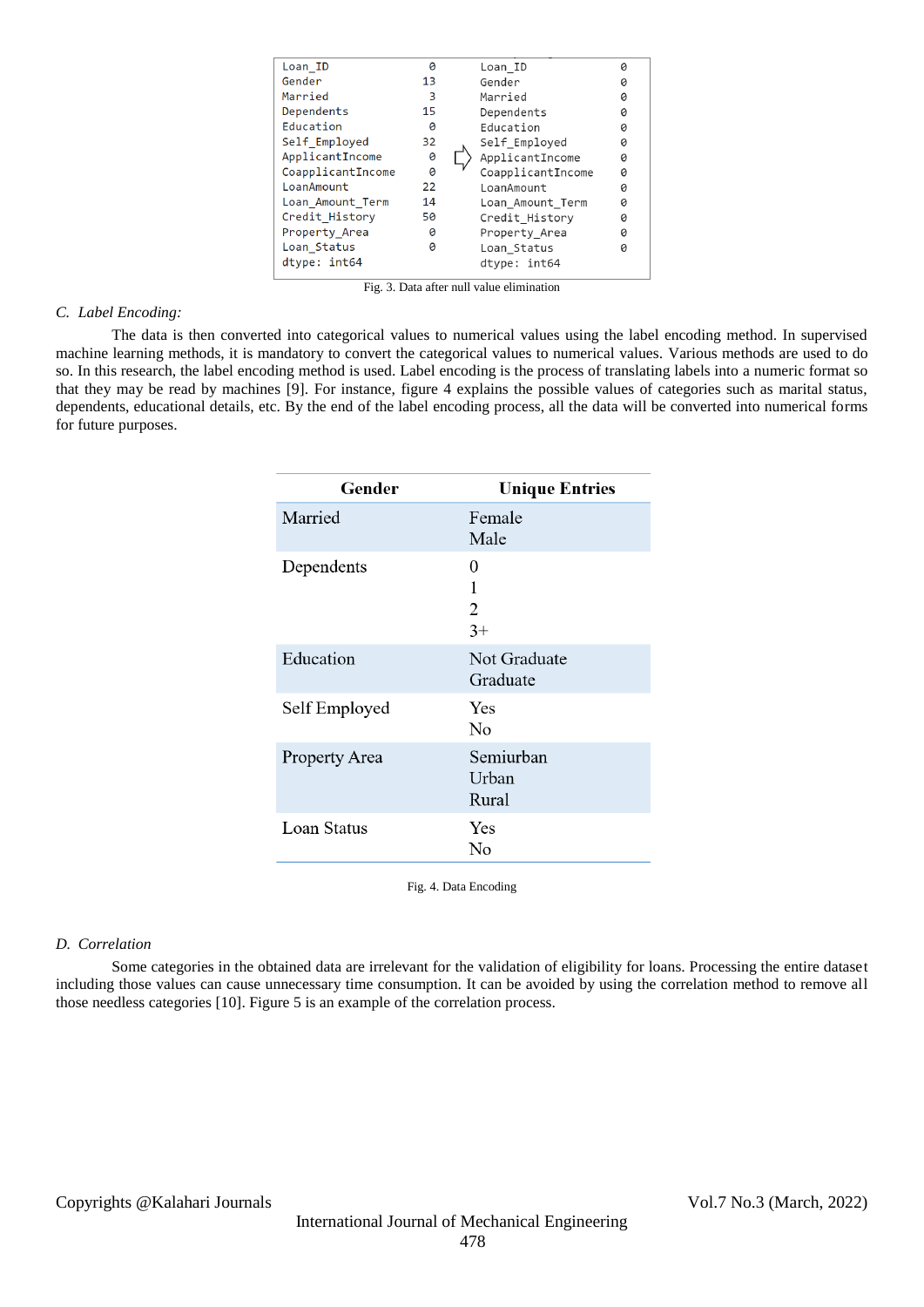

Fig. 5. Correlation

From figure 5, it can be inferred that the categories like the loan Id and the details of the dependents are unnecessary for the loan process. Thus, those values are eliminated from the dataset obtained.

### V. CONSTRUCTION OF MACHINE LEARNING MODELS

The main part of the research is the machine learning algorithms. These algorithms act as the backbone of the website. Three machine learning algorithms were constructed and tested for this research. They are the KNN or the K-Nearest Neighbor algorithm, SVM or the Support Vector Machine algorithm, and the XGBOOST or the Extreme Gradient Boosting algorithm. These algorithms are explained further below.

### *A. KNN*

The K-Nearest Neighbor technique is a straightforward classification algorithm used in data mining. It has been in use for quite some time. When dealing with vast volumes of data, the fundamental fault of this technique is that it is inefficient and inaccurate. For a long time, data pretreatment approaches like instance reduction and missing values imputation have been aimed at the KNN algorithm's inefficiency. As a result, the k-nearest neighbor approach is currently used to detect and rectify defective data, such as deleting noisy and redundant samples or imputing missing values [11]. This KNN technique turns huge data into smart data, which is data of adequate quality to produce good results from any data mining algorithm, such as machine learning. These K training samples reflect the unidentified collections' K closest neighbors. The similarity between the collections was measured using distance metrics such as Euclidean. The direction is determined using an actual selection of the k-nearest neighbor approach. Different distance functions, weighting methodologies, or combinations can result in k closest neighbors that aren't the same as each other.

#### *B. SVM*

The support vector machine algorithm is a classification technique that may be used to quickly address huge data classification problems. Support vector machines, in particular, may be used to handle multidomain applications in the big data context. To date, this classic machine learning method has shown to be a highly beneficial technology. The support vector machine is a supervised machine learning algorithm. SVM is superior at generalizing problems when it comes to statistical learning. The support vector machine technique makes predictions and judgments simpler using statistical learning theory. Based on a collection of training examples, each of which has been labeled as belonging to one of the many categories, an SVM training approach generates a model that predicts the category of a new example [12]. The support vector machine is one of the easiest algorithms to develop when it comes to picture classification. There are two types of picture categorization in the support vector machine approach. There are two types of patterns: linear and non-linear. Linear patterns are easily recognized or can be easily divided into low-resolution pictures. Non-linear picture patterns are difficult to recognize or can't be readily separated.

## *C. XGBoost*

The term XGBoost is the abbreviation for eXtreme Gradient Boosting. In recent years, the XGBoost algorithm has emerged as a relatively new approach in the field of applied machine learning. It falls under the umbrella of integrated learning. Integrated learning entails creating and merging various learners to perform learning tasks. XGBoost is a Gradient Boosting Judgement Tree-based algorithm. In the XGBoost strategy for training susceptible learners, categorization trees are employed for the majority of the weak learners [13]. During the construction process, new learners are always added depending on the residue mistake from a prior weak learner loop. Following training, it uses weighted summation to build the resulting estimation technique. The gradient is used to build the new trainee in minimizing overall model inaccuracy. Ultimately, a more efficient model is constructed.

#### Copyrights @Kalahari Journals Vol.7 No.3 (March, 2022)

# International Journal of Mechanical Engineering

479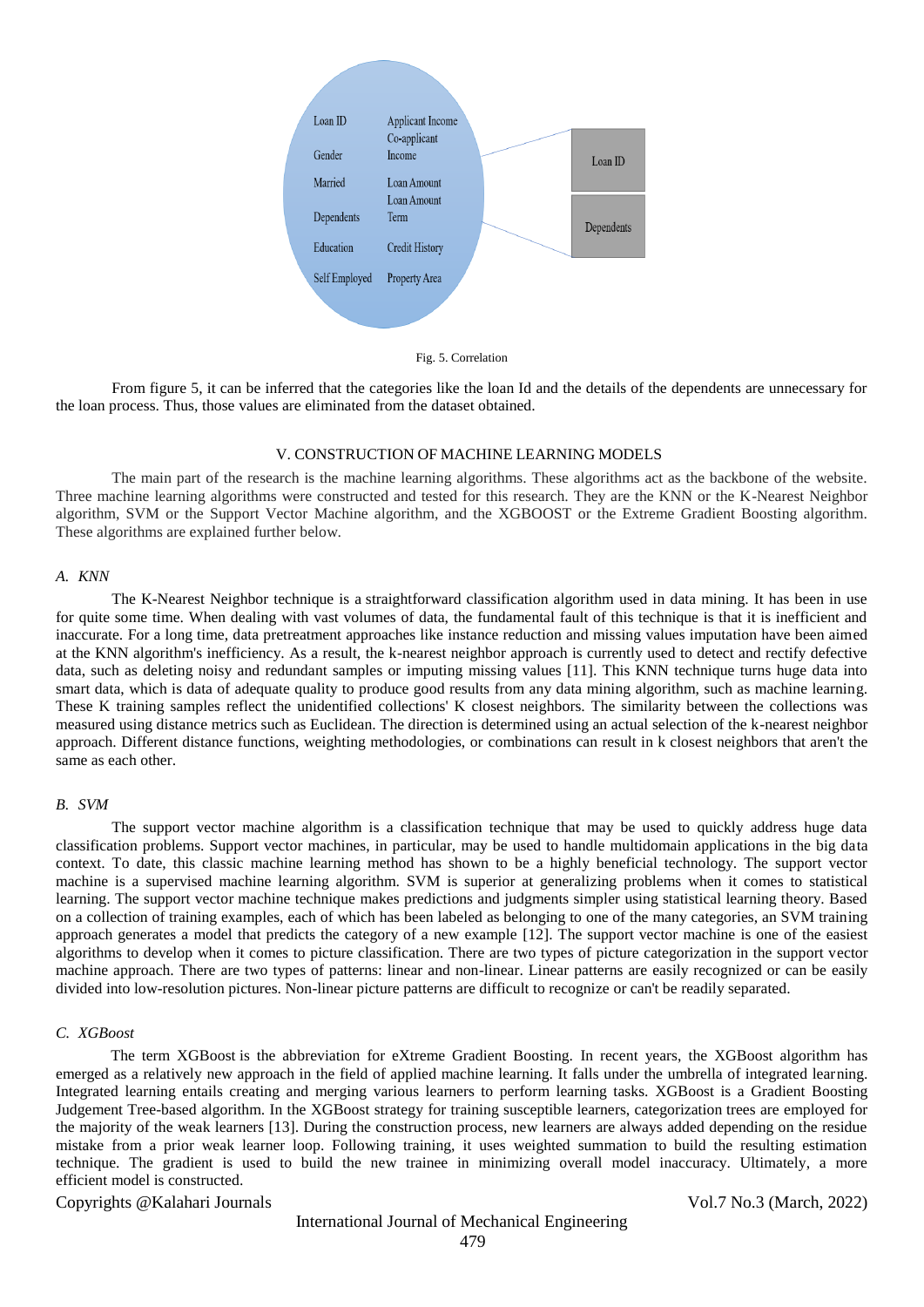### VI. RESULT AND DISCUSSION

Kaggle provides data in the form of an excel file containing records of basic credentials such as loan id, gender, marital status, dependents, education details, work details, income details, loan amount, credit history, property details, and loan status. The null values of the dataset are removed using the statistical null value removal method. The data is then converted into numerical form using the label encoding method. The converted data is then correlated to remove all the unnecessary categories. Then three machine learning models were developed using three machine learning algorithms. These algorithms include the KNN algorithm, the SVM algorithm, and the XGBOOST algorithm. The processed data is then used to test the efficiency of the models. The results were converted into confusion matrices for each algorithm for better understanding. A confusion matrix is a 2\*2 matrix that has the predicted values on its x-axis and the actual values on the y-axis. When the data are tabulated in this form, it will be easier for the developers to interpret details from the matrix. Figure 6 contains the confusion matrix of the K-Nearest Neighbor algorithm.



Fig. 6. Confusion matrix for KNN

From figure 6, it can be observed that the KNN algorithm predicted 102 entrees correctly including 40 no values and 62 yes values while it predicted 18 values in the wrong way. Figure 7 is the confusion matrix for the SVM algorithm.



From figure 7, it can be inferred that the SVM algorithm predicted 107 values correctly and 13 values wrongly. Just like SVM and KNN, the confusion matrix for the XGBOOST algorithm is shown in figure 8.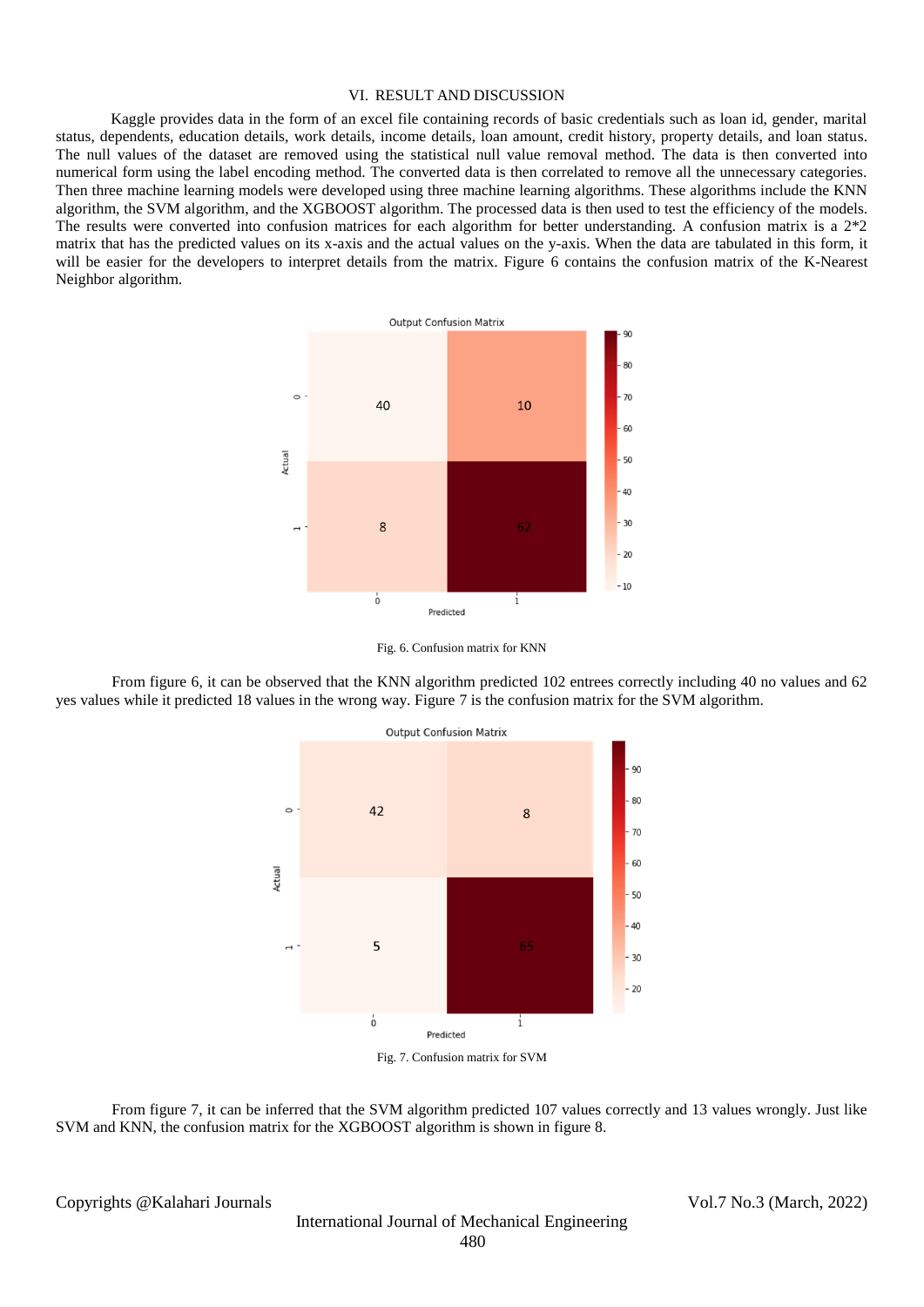

Fig. 8. Confusion matrix for XGBOOST

It can be seen that almost 110 values were predicted correctly by the XGBoost algorithm and it has only 10 wrong predictions. Though the fact that the XGBoost algorithm is more efficient than the other two is seen from the confusion matrix, the values are represented in form of a graph for clearer understanding. Figure 9 consists of the graphical representation of the accuracy value of all three algorithms.



## **ML MODEL COMPARISON**

Fig. 9. Comparison of all algorithms

From figure 9, it can be seen that the accuracy percentage of the KNN algorithm is the lowest at 85%. The SVM has the second-largest accuracy with 89.16%. While the XGBOOST algorithm had the highest accuracy percentage of 91.66%. Thus, it can be concluded that the XGBOOST algorithm is the best algorithm to predict the eligibility of the borrower.

A website is designed using the hypertext markup language and it is powered by the XGBOOST algorithm. It allows the user to enter his/her credentials and displays the output of whether he/she fulfills the eligibility criteria of a particular bank. The website looks as shown in figure 10 when the user completes entering all the required values.

## Copyrights @Kalahari Journals Vol.7 No.3 (March, 2022)

International Journal of Mechanical Engineering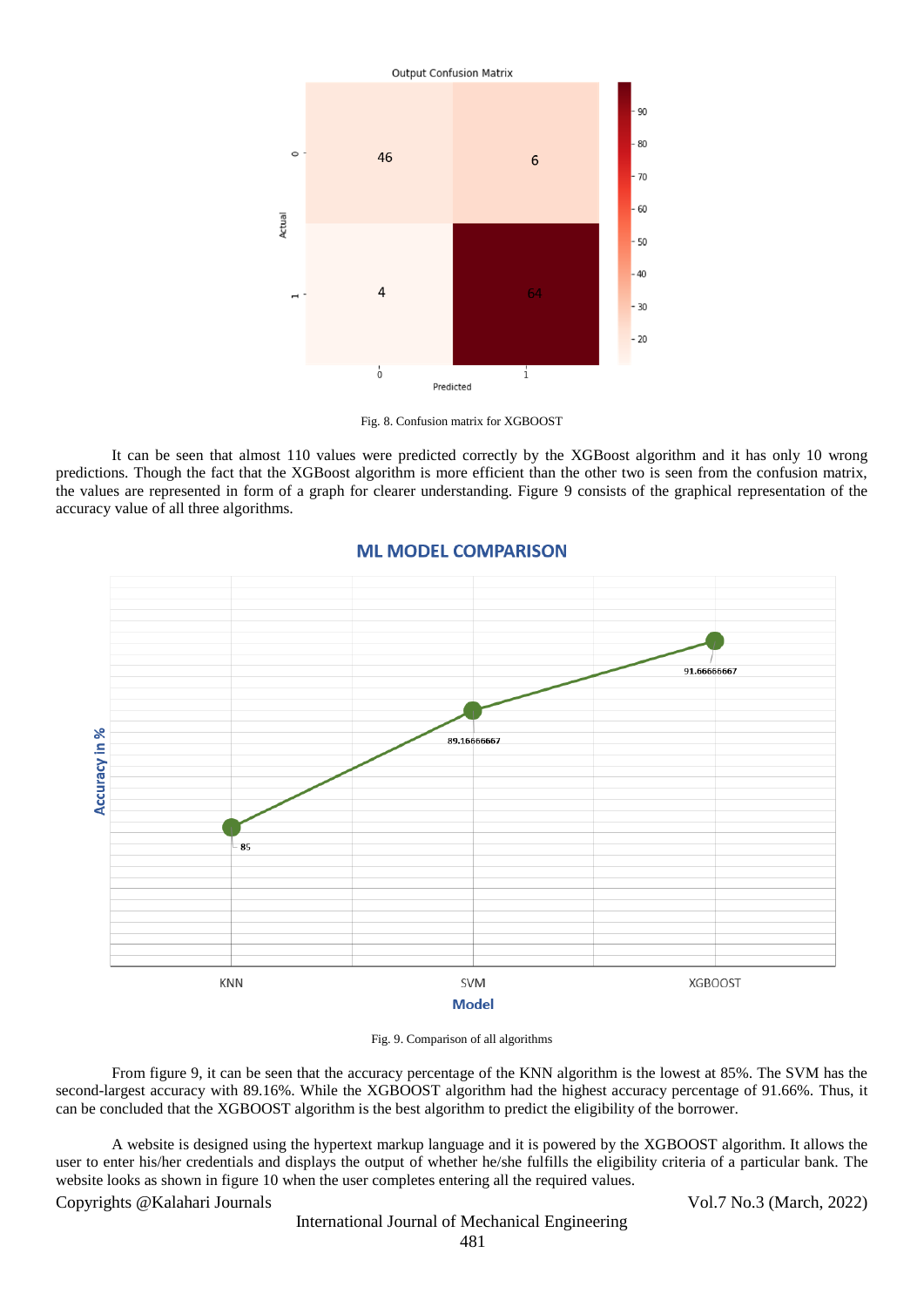

Fig. 10. Home page of the website after the credentials are filled

It can be seen from figure 10 that some of the categories have drop-down lists as inputs like gender, employment details, etc while some categories have textboxes. Credentials like the income of the applicant and loan amount are collected from the user using a textbox. Once the user is done entering the credentials, he clicks on the submit button on the bottom right of the website and it leads to the page where the output is displayed. The sample output page of the website is shown in figure 11.



Fig. 11. Output page of the website

# VII. CONCLUSION

A complete set of data consisting of all the user credentials along with the loan status of the previous loan applicants is collected in the form of an excel sheet from Kaggle. The data is then processed using certain methods like the statistical null value elimination method, label encoding, and correlation to ensure the highest accuracy. Meanwhile, three machine learning models were developed using the SVM algorithm, KNN algorithm, and the XGBOOST algorithm. The models are then tested using the processed data. The results are obtained in the form of a confusion matrix and an accuracy graph. In the end, it can be found that